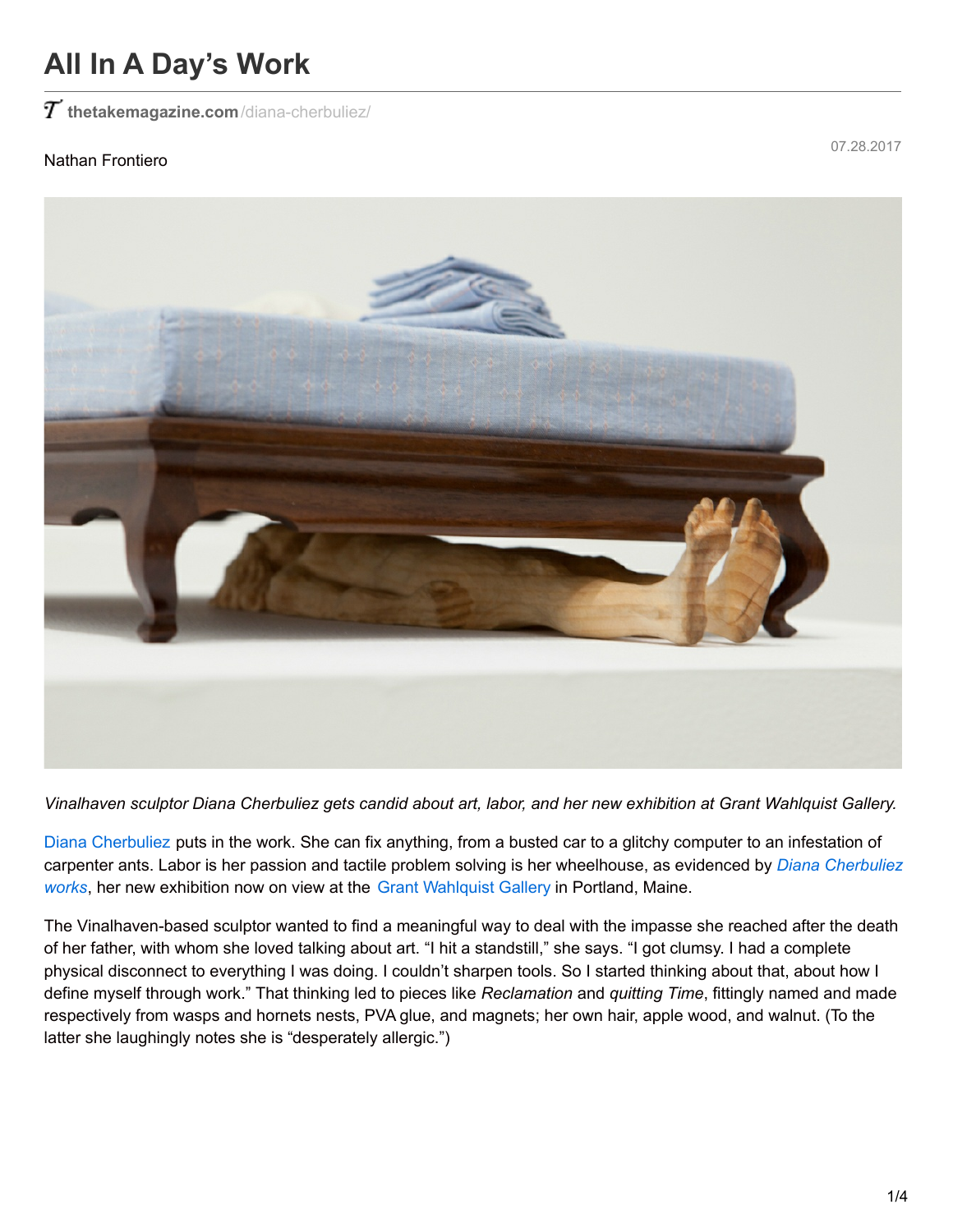

Reclamation, 2017 | wasps and hornets nests, PVA glue, magnets, 6 x 18 ¼ x 9 ¾ in | Photo courtesy of the artist and Grant Wahlquist Gallery

None of this art was easy to create, and that's the point. Cherbuliez enjoys the "torture" some of her work presents, and while she openly admits its persistent diaristic quality, she says she "wanted to not just make work about personal sadness, because it's always more complex than that." Multiplicities of meaning and material abound in her art, suffused with accessible wordplay and jokes as it elucidates the strenuous effort required to produce it.

"There's so much art out there, there's so much crap out there," she says. "We all make crap, and I don't see any need to make it unless it's unique, unless I alone can make it." Even though she lightheartedly writes off a lot of her work as "making things out of junk" and a byproduct of "the audacity of an arts education," it's hard to imagine anyone else crafting a piece like *Cul-de-sac*, a scale model of a half-made bed under which lies a naked wooden carving of the sculptor herself.

Cherbuliez speaks with acerbic wit, threading her perspective with humor as freely as she does in her artwork. "This world is so continually troubling," she laments, describing how the scorched earth policies we're facing affect her tastes in other kinds of art. "I can listen to some old country, but I'm pretty much unable to listen to anything other than rap and hip hop right now. Someone put on Joni Mitchell the other night and I was like, 'I'm gonna strangle that bitch."

In light of disturbing world events, Cherbuliez finds comfort in "conversations with strangers who probably have the opposite life experience," which are doubly special when she has the chance to have such exchanges in galleries. She also likes the "limitless highway and limiting barrier" of the ocean around her. "On Vinalhaven the ferryboat could get cancelled. And it gets cancelled pretty frequently. It gets taken out of your hands, just like a blizzard will take options out of your hands. And I kind of like that."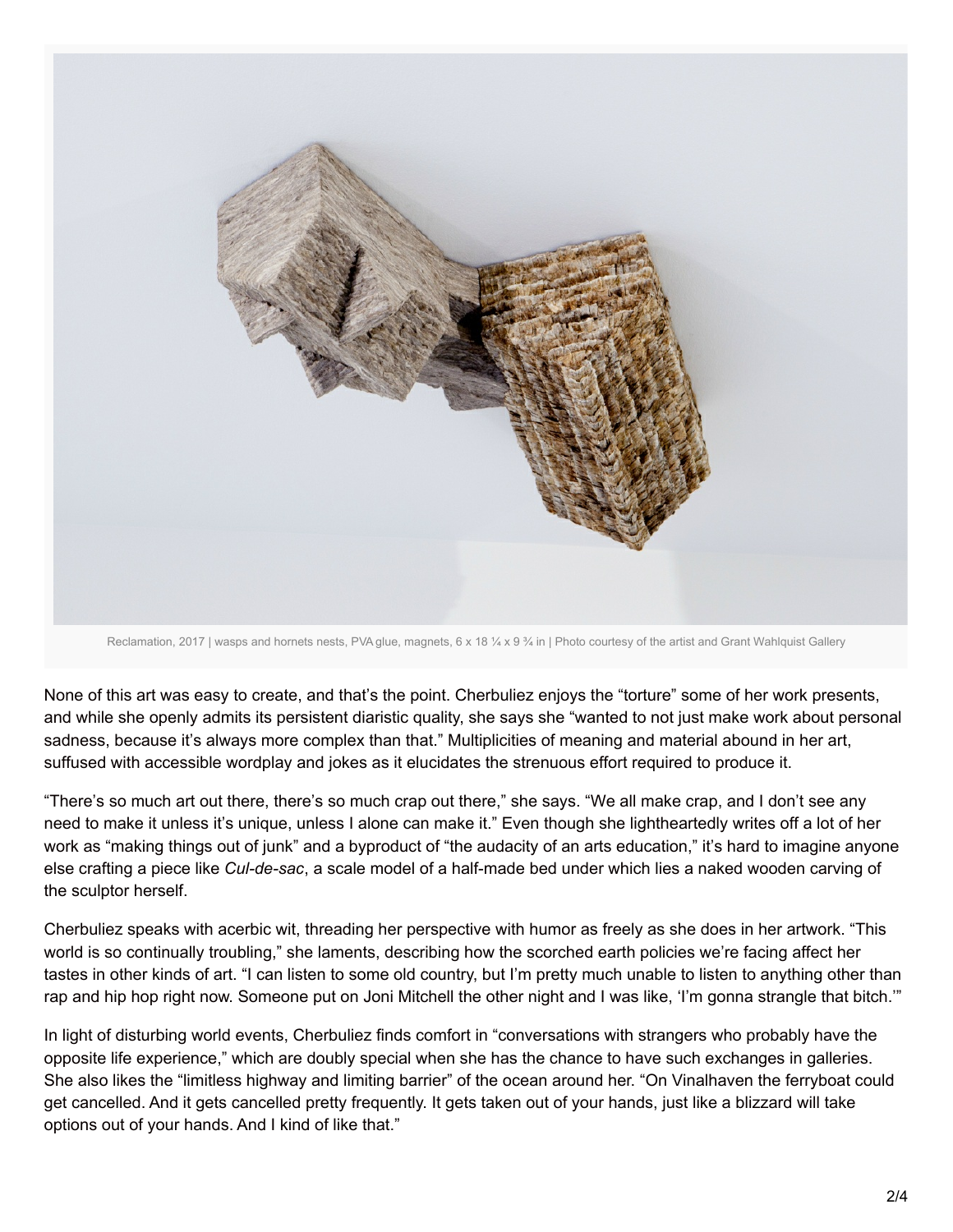

Homemaker (3), 2017 | worn-out Carhartt work pants, thread | 10 x 11 % in | photo courtesy of the artist and Grant Wahlquist Gallery

Living on an island requires resourcefulness, a trait the artist can also attribute in part to environmentalist parents and to grandparents who weathered the Great Depression. Worn-down Carhartt pants are one among many salvaged materials Cherbuliez fashions into her work, which inspires frugality and patience in the face of excess. She thinks America's lust for "prurient thrills" erodes the value placed on intellectual and physical craft. Her work could be considered a reaffirmation of both. "When you slow down your making of something, you invite the slowing down, I hope, of the visual investigation."

She's deeply unpretentious already, but New England's immensely historical landscape gives Cherbuliez further motivation to stay modest. The old buildings, the trees, and the time-straddling isolation of Vinalhaven all inspire a particular humility. "It's one of those places where I can relish my absolute momentary existence and complete irrelevance. It's actually freeing. I am not important. I never will be." Embracing life's impermanence, Cherbuliez rejects the notion of honing celebrity over craft. "It's not worth the space, or the materials, or the electricity, or filling up museums."

As the title of her exhibition clearly underlines, Diana Cherbuliez will always value good work more than ego. "I'm here for a moment. The only thing I feel I really have a right to waste is my own time."

**Diana Cherbuliez—Sculptor Vinalhaven, Maine [Website](http://www.dianacherbuliez.com/)**